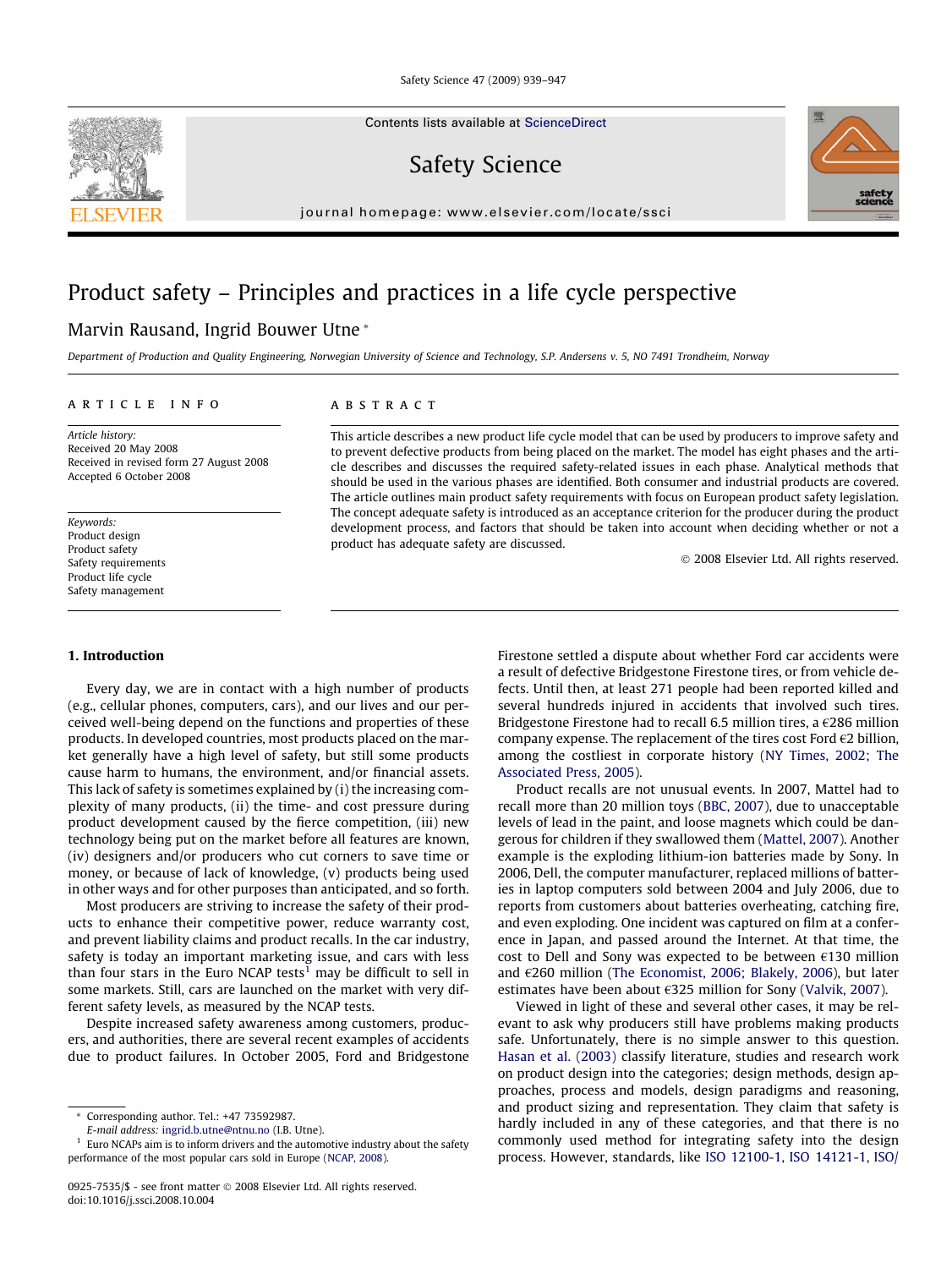[TR 14121-2](#page--1-0) are made to give guidance on achieving the ''essential requirements" to health and safety in European legislation. Product development models and methods are described in several textbooks, e.g., [Roozenburg and Eekels \(1995\), Murthy et al. \(2008\),](#page--1-0) [Eder and Hosnedl \(2008\).](#page--1-0)

[Hale et al. \(2007\)](#page--1-0) provide a list of questions that they believe need further study to increase the knowledge about how to achieve safe design. One of the major questions they ask is if safety ''is best accomplished through a structured model of decision making in design".

The main objective of this article is to address this question by describing a new model that contributes to efficient product safety performance, specification, and decision making. The model is developed to assist producers in accomplishing the desired product performance, which means that safety aspects are considered for the whole life cycle of the product; from conception to final disposal. Occupational safety issues, for example, with respect to production and operation of the industrial product are not explicitly covered. The structure of the model is proposed by [Murthy et al.](#page--1-0) [\(2008\),](#page--1-0) and the model consists of three stages (pre-development, development, and post-development), three levels (business, product, and component), and eight phases.

The article is biased towards European law and practices, but the proposed model is generic and should be of interest for a much larger geographical audience. The first part of the article gives an overview of important concepts and regulations related to product safety, topics that constitute the framework conditions and set the scene for the model. Very few of the recent articles attempt to address such topics, but some exceptions are [Kjellén \(2007\) and Bar](#page--1-0)[am \(2007\)](#page--1-0), even though these are more specific, as they are applied to the oil and gas industry and tort liability, respectively.

The main part of the article discusses how safe design evolves in the new product life cycle model. Regarding the term ''product", we focus on physical consumer and industrial products and mainly on their consequences to human health. Food, cosmetics, and medical products are not covered. Important to have in mind, however, is that the life cycle perspective may be applied to more complex industrial systems as well, as it is one of the main characteristics of the systems engineering process [\(Blanchard and Fabrycky,](#page--1-0) [1998; Utne, 2006\)](#page--1-0). Nevertheless, the nature of the development process will obviously depend on the complexity and hazard potential of the product.

The article concludes that meeting the objectives of safety is a trade-off decision within the constraints of cost, schedule, and performance. Maximum effectiveness is obtained by applying product safety principles early and throughout the life cycle of the product. The proposed decision making model facilitates sufficient specification of product safety requirements, decisive for succeeding in making products safe, and as such, this article suggests an answer to the question raised by [Hale et al. \(2007\).](#page--1-0)

### 2. What is product safety?

The term product safety consists of two parts: product and safety. According to [Roozenburg and Eekels \(1995\),](#page--1-0) products are ''artifacts conceived, produced, transacted and used by people because of their properties and the functions they may perform". Products may be divided into tangible (physical) and intangible (e.g., software), non-durables (e. g., food) and durables (e.g., cellular phone), commercial/industrial (e.g., cranes) and specialized products (e.g., military vessels) [\(Murthy et al., 2008\)](#page--1-0). Many products may also be considered as systems.

Safety is a term with many different definitions. [MIL-STD-883D](#page--1-0) defines safety as ''freedom from those conditions that can cause death, injury, occupational illness, damage to or loss of equipment or property, or damage to the environment". According to the EU general product safety directive ([GPSD, 2001\)](#page--1-0), absolute safety is not attainable, and safety is therefore a relative term that implies a level of risk that is both perceived and accepted.

Assembling the two parts of the term, a safe product may be defined as ''any product which, under normal or reasonably foreseeable conditions of use including duration and, where applicable, putting into service, installation and maintenance requirements, does not present any risk or only the minimum risk compatible with the product's use ..." ([GPSD, 2001](#page--1-0)). On the other hand, a dangerous product is defined as ''any product which does not meet the definition of safe product". Product safety then is ''the application of engineering and management principles, criteria, and techniques to achieve acceptable hazard risk, within the constraints of operational effectiveness, time, and cost, throughout all phases of the system life cycle (also called ''system safety")" ([US Air Force, 2000](#page--1-0)).

#### 3. Product safety requirements

Producers are expected to take reasonable care regarding the safety performance of their products, which means that products have to fulfil the requirements without being too costly to produce. The product properties are addressed through the product development process, when the requirements to the product are worked out and specified. Safety requirements are dependent on the type and application of the product, and may be qualitative and/or quantitative. Product safety requirements are mainly given in laws, regulations, and standards, or stated by the customers of specialized products, or come from consumer organizations or customer interest groups ([Murthy et al., 2008](#page--1-0)).

The increasing focus on a product's reliability and safety aspects has resulted in several laws, regulations, and standards. In 1985, the European product legislation was radically changed by the "new approach" method. By this approach, the "essential requirements" to health and safety of products are specified in Directives, while the European standardization bodies, CEN, CENELEC, and ETSI, are responsible for making the corresponding technical specifications to meet these essential requirements. Standards that are linked to directives in this way are referred to as ''harmonized standards". They cover entire product sectors from household appliances, other electrical equipment, machinery, pressure equipment, toys, construction materials, medical devices, measuring instruments, lifts, and recreational craft, to personal protective equipment [\(European Commission, 2005\)](#page--1-0).

Several harmonized standards have later been replaced by ISO and IEC standards that have the same role as the harmonized standards [\(Murthy et al., 2008](#page--1-0)). The standards are not mandatory, but the producer has an obligation to prove that the product conforms to the essential requirements.

If a product, such as a toy or a cellular phone, is found to be dangerous, the national authority takes action to eliminate risk through withdrawal of the product, product recalls, or warnings. Then the authority informs the European Commission about the product and the measures implemented. The Commission informs all other EU countries, and publishes a weekly overview of dangerous products and the means taken on the RAPEX Internet site [\(RAPEX, 2008\)](#page--1-0). RAPEX is an acronym for Rapid Alert System and covers all consumer products, except food, pharmaceutical and medical devices, products which are covered by other mechanisms. Currently, the RAPEX guidelines are being revised [\(European Commission, 2008\)](#page--1-0).

#### 3.1. The general product safety directive

The EU general product safety directive ([GPSD, 2001\)](#page--1-0) requires producers to place only safe products on the market, and to inform